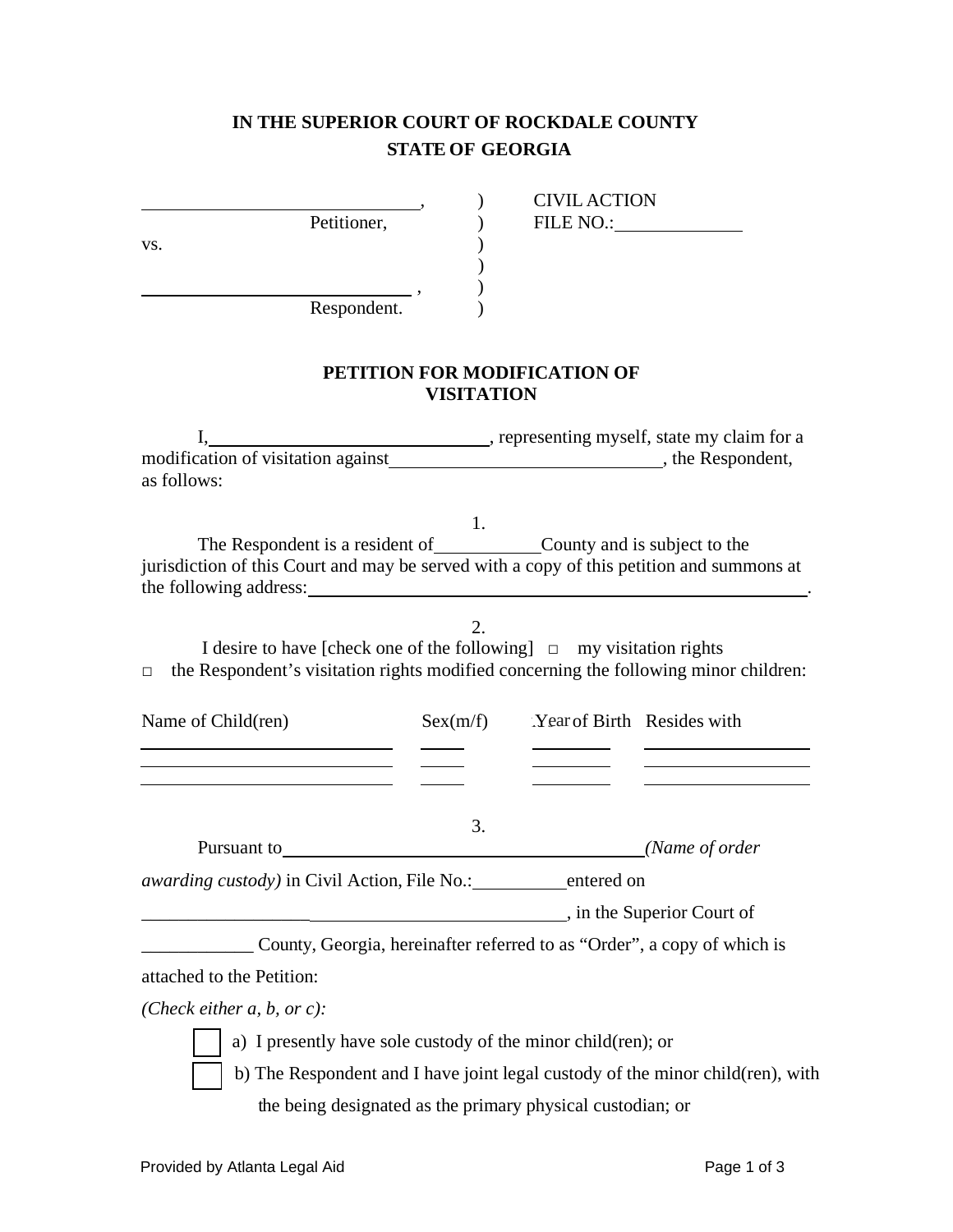□ c) Other custody arrangement:

| The minor child (ren) currently reside at          | with                                                          |
|----------------------------------------------------|---------------------------------------------------------------|
|                                                    | . During the past five years, the minor child(ren) have lived |
| at the addresses below with the following persons: |                                                               |
| Address                                            | Resided with                                                  |
|                                                    |                                                               |
|                                                    |                                                               |

5. *(Check either a or b)*:

- $\Box$  a) I have not participated as a party, or witness, or in any capacity in any other litigation concerning the custody of the minor child(ren) in this or any other state except for the initial custody action as described in the Order set forth in paragraph (3) above. I do not know of any custody proceeding concerning the minor child(ren) which may be pending in a Court in this or any other state.
- $\Box$  b) The minor child(ren) have been involved in the following custody actions (please include the following information: County/State/Court/Type of Custody Action/DateFiled/Status):

<u> 1980 - Jan Samuel Barbara, martin da basar a shekara ta 1980 ha shekara ta 1980 ha shekara ta 1980 ha shekara</u> 

## 6.

<u> 1989 - Johann John Stone, mars eta biztanleria (h. 1989).</u>

<u> 2000 - Jan James James Jan James James James James James James James James James James James James James James Ja</u>

<u> 1980 - Johann Stein, mars an deutscher Stein und der Stein und der Stein und der Stein und der Stein und der</u>

## *(Check either a or b)*

□ a) I know of no other person, not a party to this proceeding, who has physical custody of the child(ren) or claims to have custody or visitation rights with respect to the minor child(ren).

□ b) The following persons who are not a party to this proceeding have custody or visitation rights with the minor child(ren):